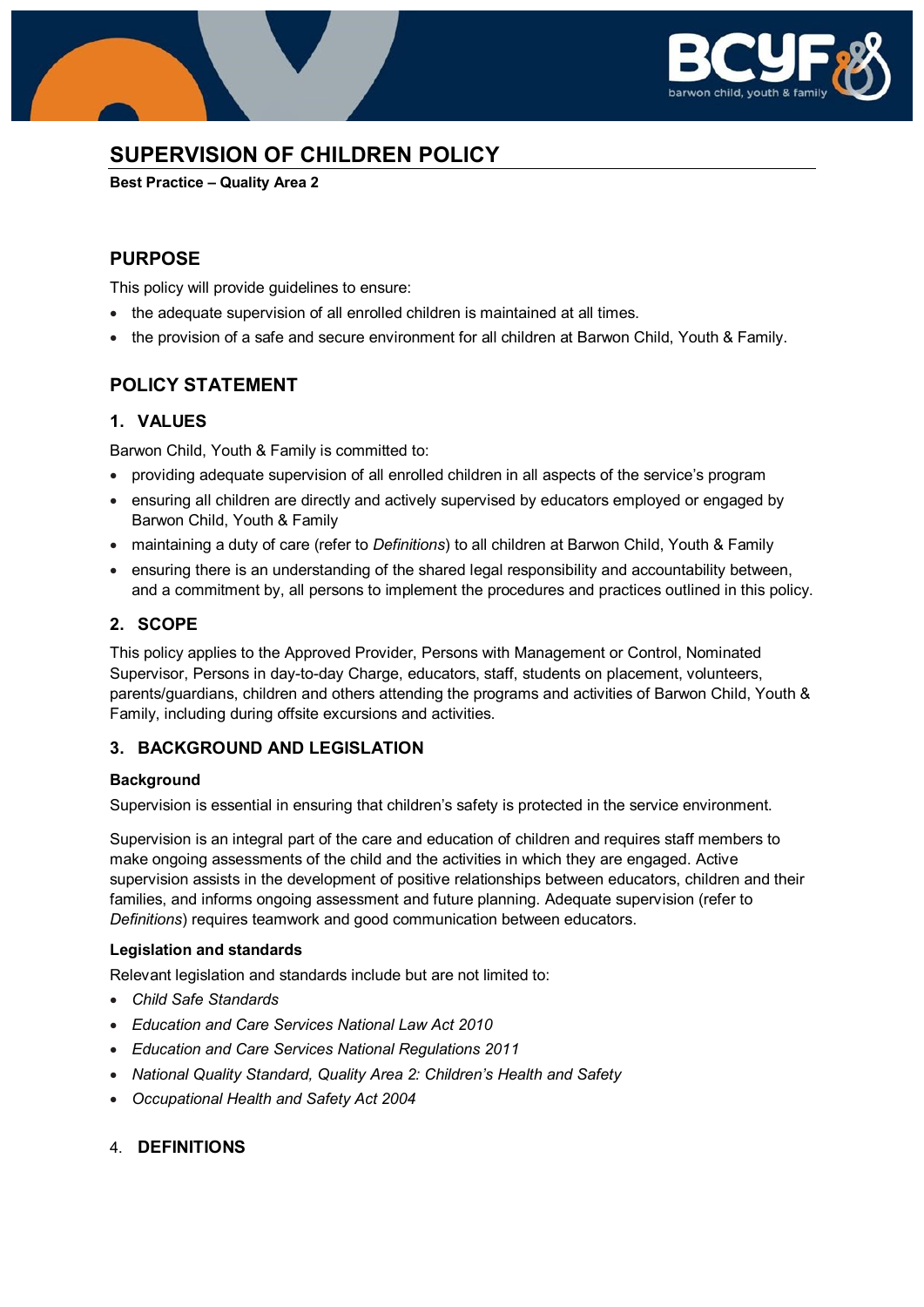The terms defined in this section relate specifically to this policy. For commonly used terms e.g. Approved Provider, Nominated Supervisor, Regulatory Authority etc. refer to the *General Definitions* section of this manual.

**Adequate supervision:** (In relation to this policy) entails all children (individuals and groups) in all areas of the service, being in sight and/or hearing of an educator at all times including during toileting. sleep, rest and transition routines. Services are required to comply with the legislative requirements for educator-to-child ratios at all times. Supervision contributes to protecting children from hazards that may emerge in play, including hazards created by the equipment used.

Adequate supervision refers to constant, active and diligent supervision of every child at the service. Adequate supervision requires that educators are always in a position to observe each child, respond to individual needs, and immediately intervene if necessary. Variables affecting supervision levels include:

- number, age and abilities of children
- number and positioning of educators
- current activity of each child
- areas in which the children are engaged in an activity (visibility and accessibility)
- developmental profile of each child and of the group of children
- experience, knowledge and skill of each educator
- need for educators to move between areas (effective communication strategies).

**Attendance Record:** Kept by the service to record details of each child attending the service including name, time of arrival and departure, signature of person delivering and collecting the child or of the Nominated Supervisor or educator (Regulation 158(1)).

**Duty of care:** A common law concept that refers to the responsibilities of organisations and staff to provide people with an adequate level of protection against harm and all reasonable foreseeable risk of injury. In the context of this policy, duty of care refers to the responsibility of education and care services and their staff to provide children with an adequate level of care and protection against foreseeable harm and injury.

**Hazard:** A source or situation with a potential for harm in terms of human injury or ill health, damage to property, damage to the environment or a combination of these.

**Incident, Injury, Trauma and Illness Record:** Contains details of any incident, injury, trauma or illness that occurs while the child is being educated and cared for by the service. Any incident, injury, trauma or illness must be recorded as soon as is practicable but not later than 24 hours after the occurrence. Details required include the:

- name and age of the child
- circumstances leading to the incident, injury, trauma or illness (including any symptoms)
- time and date
- details of action taken by the service including any medication administered, first aid provided or medical personnel contacted
- details of any witnesses
- names of any person the service notified or attempted to notify, and the time and date of this
- signature of the person making the entry, and time and date of this.

These details need to be kept for the period of time specified in Regulation 183. A sample *Incident, Injury, Trauma and Illness Record* is available on the ACECQA website.

**Notifiable incident:** An incident involving workplace health and safety that is required by law to be reported to WorkSafe Victoria. Notification is required for incidents that result in death or serious injury/illness, or dangerous occurrences. For a complete list of incidents that must be reported to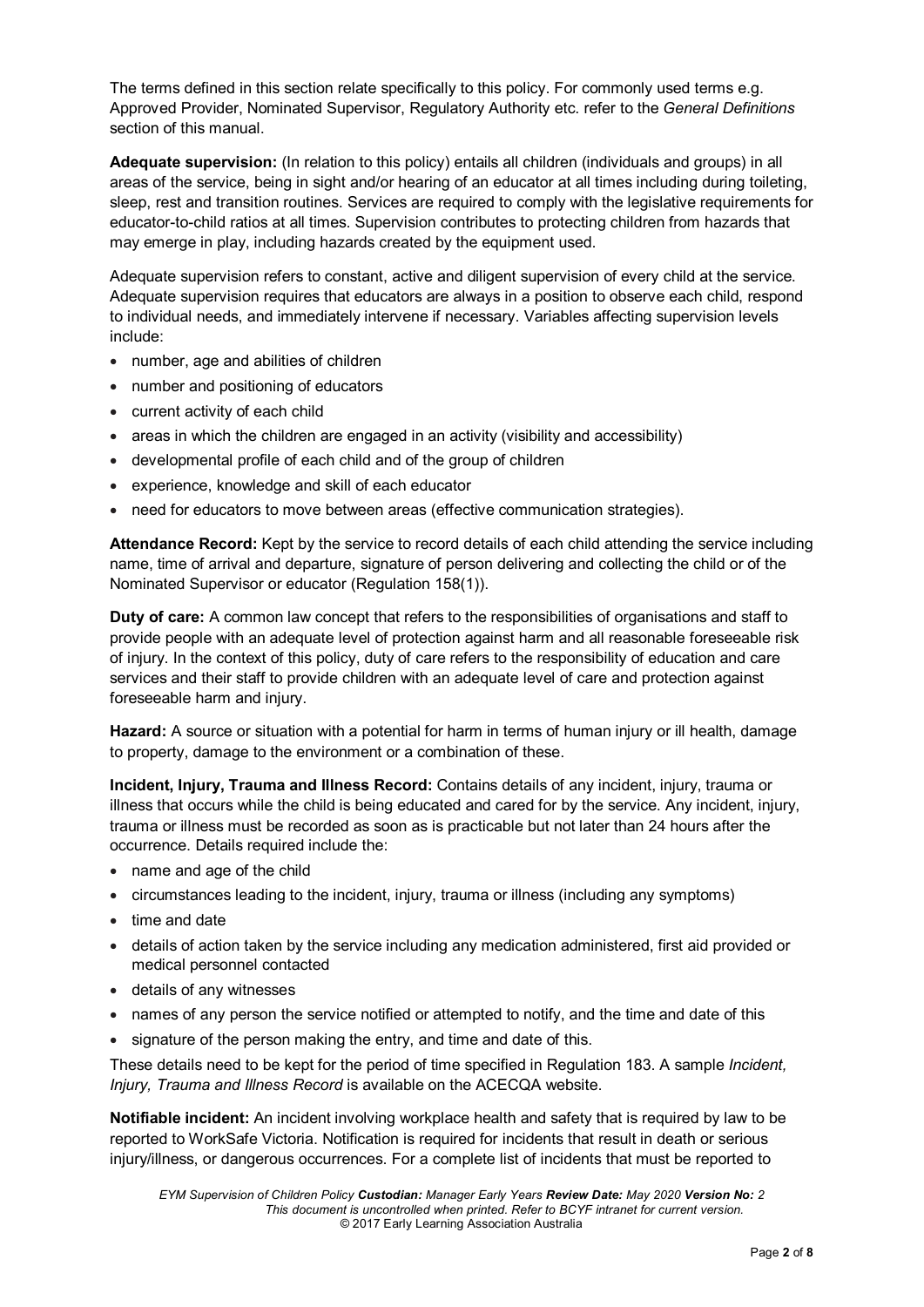WorkSafe Victoria, refer to the *Guide to Incident Notification* on the WorkSafe Victoria website: [www.worksafe.vic.gov.au](http://www.worksafe.vic.gov.au/)

**Serious incident:** A serious incident (Regulation 12) is defined as any of the following:

- the death of a child while being educated and cared for at the service or following an incident at the service
- any incident involving serious injury or trauma while the child is being educated and cared for, which
	- a reasonable person would consider required urgent medical attention from a registered medical practitioner; or
	- the child attended or ought reasonably to have attended a hospital e.g. a broken limb\*
- any incident involving serious illness of a child while that child is being educated and cared for by a service for which the child attended, or ought reasonably to have attended, a hospital e.g. severe asthma attack, seizure or anaphylaxis\*.

\***NOTE**: In some cases (for example rural and remote locations) a General Practitioner conducts consultation from the hospital site. Only treatment related to serious injury or illness or trauma is required to be notified, not other health matters.

any emergency<sup>^</sup> for which emergency services attended.

\***NOTE**: This means an incident, situation or event where there is an imminent or severe risk to the health, safety or wellbeing of a person/s at an education and care service. It does not mean an incident where emergency services attended as a precaution.

- a child appears to be missing or cannot be accounted for at the service
- a child appears to have been taken or removed from the service in a manner that contravenes the National Regulations
- a child was mistakenly locked in or out of the service premises or any part of the premises.

Examples of serious incidents include amputation (e.g. removal of fingers), anaphylactic reaction requiring hospitalisation, asthma requiring hospitalisation, broken bone/fractures, bronchiolitis, burns, diarrhoea requiring hospitalisation, epileptic seizures, head injuries, measles, meningococcal infection, sexual assault, witnessing violence or a frightening event.

If the approved provider is not aware that the incident was serious until sometime after the incident, they must notify the Regulatory Authority within 24 hours of becoming aware that the incident was serious.

Notifications of serious incidents should be made through the NQA IT System portal [\(http://www.acecqa.gov.au\)](http://www.acecqa.gov.au/). If this is not practicable, the notification can be made initially in whatever way is best in the circumstances.

### **5. SOURCES AND RELATED POLICIES**

#### **Sources**

- Kidsafe: [www.kidsafe.com.au](http://www.kidsafe.com.au/)
- The Royal Children's Hospital Community Information team (formerly Safety Centre) provides information on safety promotion and injury prevention: [www.rch.org.au.](https://www.rch.org.au/home/)
- WorkSafe Victoria: [www.worksafe.vic.gov.au](http://www.worksafe.vic.gov.au/)
- Guide to the National Quality Framework (ACECQA):<http://acecqa.gov.au/>
- Guide to the Education and Care Services National Law 2010 and the Education and Care Services National Regulations 2011 (ACECQA):<http://acecqa.gov.au/>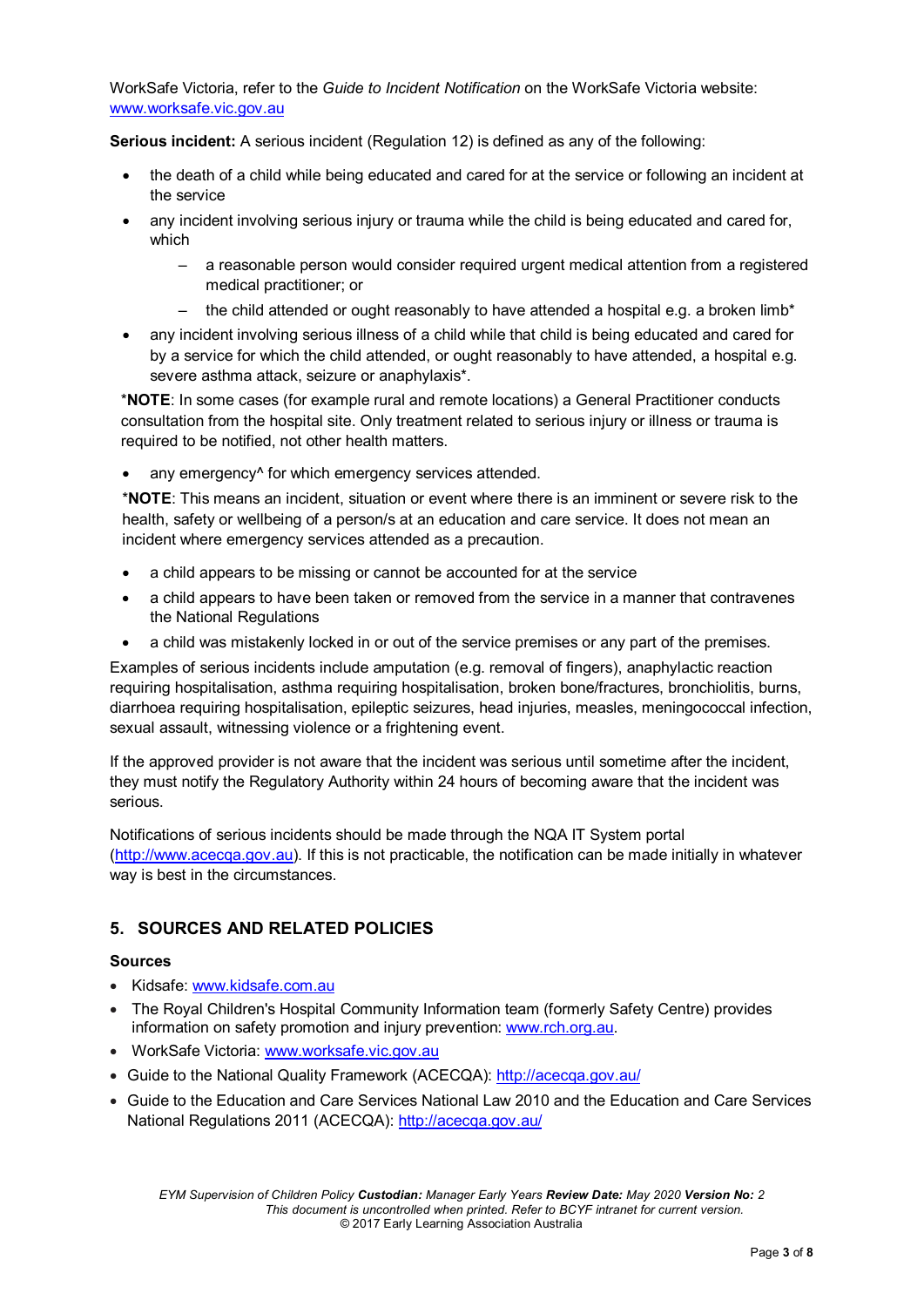#### **Service policies**

- *Child Protection Policy*
- *Complaints and Grievances Policy*
- *Dealing with Medical Conditions Policy*
- *Delivery and Collection of Children Policy*
- *Excursions and Service Events Policy*
- *Incident, Injury, Trauma and Illness Policy*
- *Interactions with Children Policy*
- *Occupational Health and Safety Policy*
- *Road Safety and Safe Transport Policy*
- *Staffing Policy*
- *Water Safety Policy*

# **PROCEDURES**

#### **The Approved Provider and Persons with Management or Control are responsible for:**

- complying with the legislated educator-to-child ratios at all times (*Education and Care Services National Law Act 2010*: Sections 169(1), *Education and Care Services National Regulations 2011*: Regulations 123, 355, 357, 360)
- counting only those educators who are working directly with children at the service in the educatorto-child ratios (Regulation 122)
- ensuring a minimum of two educators are rostered on duty at all times children are in attendance at the service
- ensuring that children being educated and cared for by the service are adequately supervised (refer to *Definitions*) at all times they are in the care of that service (*Education and Care Services National Law Act 2010*: Section 165(1))
- considering the design and arrangement of the service environment to support active supervision. This may be supported by a supervision plan (refer to Attachment 1 – Sample supervision risk management template)
- managing the risks of abuse or harm to each child, including fulfilling duty of care (refer to *Definitions*) and legal obligations to protect children and prevent any reasonable, foreseeable risk of injury or harm
- identifying high-risk activities, including excursions (refer to *Excursions and Service Events Policy, Road Safety and Safe Transport Policy* and *Water Safety Policy*), through a risk management process, and implementing strategies to improve children's safety e.g. increasing adult-to-child ratios above regulatory requirements (Regulation 101)
- ensuring supervision standards are maintained during educator breaks, including during lunch breaks
- providing safe spaces for children, which allow for adequate supervision, and which include safe fall zones, good traffic flow, maintenance of buildings and equipment, and minimising trip hazards
- providing staff rosters, and casual and relief staff lists
- developing procedures to inform casual and relief staff about the supervision strategies outlined in this policy
- notifying the Regulatory Authority (DET) within 24 hours of:
	- − a serious incident (refer to *Definitions*) occurring at the service, including when a child appears to be missing or cannot be accounted for (*Education and Care Services National Law Act 2010*: Section 174(2)(a), *Education and Care Services National Regulations 2011*: Regulations 12, 176(2)(a))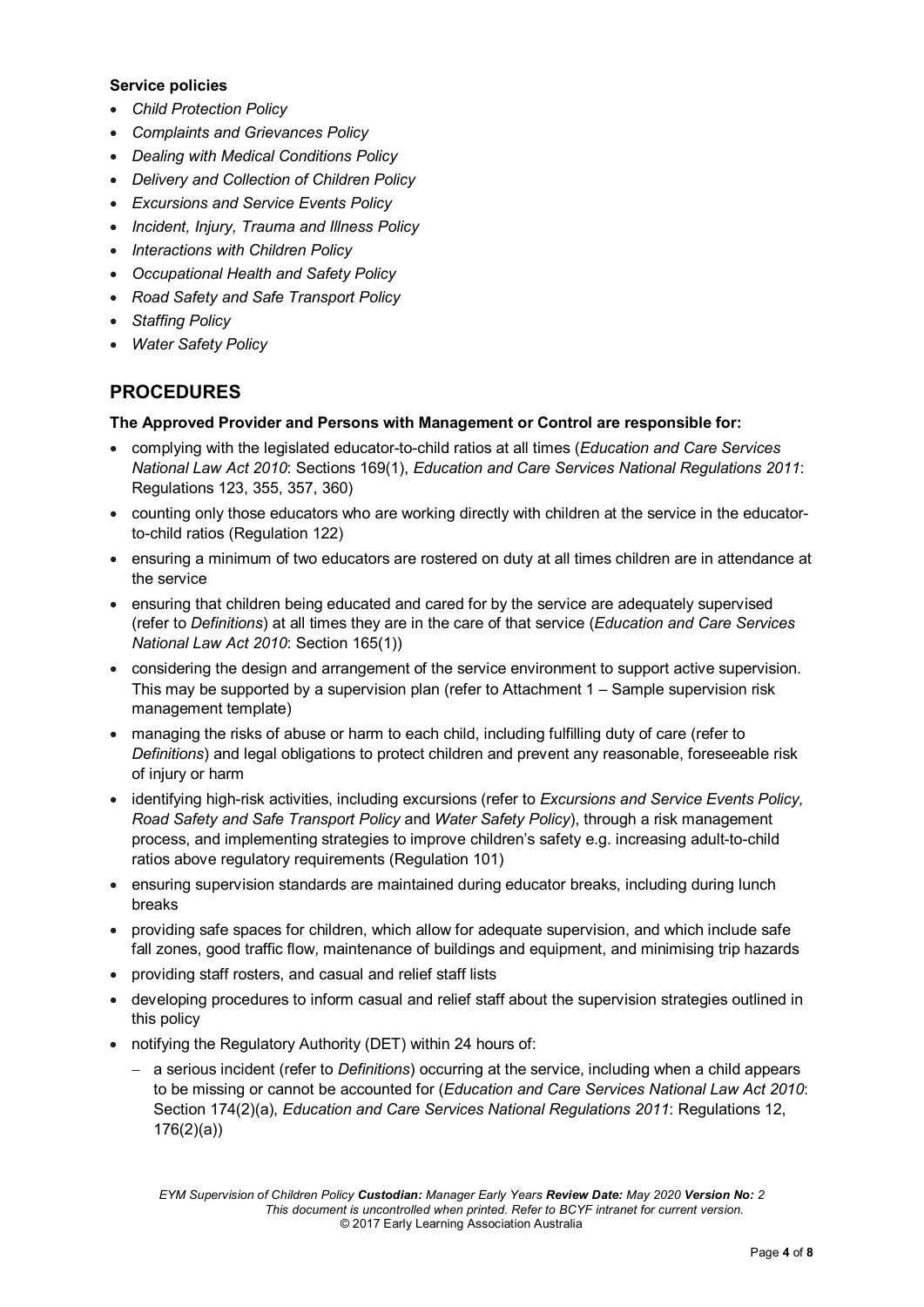- − a complaint alleging that the health, safety or wellbeing of a child has been compromised or that the law has been breached (*Education and Care Services National Law Act 2010*: Section 174(2)(b), *Education and Care Services National Regulations 2011*: Regulations 175(2)(c), 176(2)(b))
- notifying parents/guardians of a serious incident (refer to *Definitions*) involving their child as soon as possible, but not more than 24 hours after the occurrence
- reporting notifiable incidents (refer to *Definitions*) to WorkSafe Victoria
- evaluating supervision procedures regularly in consultation with the Nominated Supervisor and educators
- ensuring that educators and staff comply with the service's *Road Safety and Safe Transport Policy*
- encouraging parents/guardians to comply with the service's *Road Safety and Safe Transport Policy*.

#### **The Nominated Supervisor and Persons in Day-to-Day Charge are responsible for:**

- ensuring that the prescribed educator-to-child ratios are met at all times and that educators have required qualifications (*Education and Care Services National Law Act 2010*: Sections 169(3)&(4), *Education and Care Services National Regulations 2011*: Regulations 123, 355, 357, 360)
- counting only those educators who are working directly with children at the service in the educatorto-child ratios (Regulation 122)
- ensuring a minimum of two educators are rostered on duty at all times children are in attendance at the service
- ensuring that children being educated and cared for by the service are adequately supervised (refer to *Definitions*) at all times they are in the care of that service (*Education and Care Services National Law Act 2010*: Section 165(2))
- considering the design and arrangement of the service environment to support active supervision. This may be supported by a supervision plan (refer to Attachment 1 – Sample supervision risk management template)
- maintaining safe play spaces for children, which allow for adequate supervision, including safe fall zones, good traffic flow, maintenance of buildings and equipment, and minimising trip hazards
- managing the risks of abuse or harm to each child, including fulfilling duty of care (refer to *Definitions*) and legal obligations to protect children and prevent any reasonable, foreseeable risk of injury or harm
- identifying high-risk activities, including excursions (refer to *Excursions and Service Events Policy, Road Safety and Safe Transport Policy*), through a risk management process, and implementing strategies to improve children's safety e.g. increasing adult-to-child ratios above regulatory requirements (Regulation 101(2))
- ensuring supervision standards are maintained during educator breaks, including during lunch breaks
- evaluating supervision practices regularly in consultation with other educators and the Approved Provider
- ensuring that educators and staff comply with the service's *Road Safety and Safe Transport Policy*
- encouraging parents/guardians to comply with the service's *Road Safety and Safe Transport Policy*.

#### **All other educators are responsible for:**

- providing adequate supervision (refer to *Definitions*) at all times
- being alert to, and aware of, risks and hazards and the potential for incidents and injury throughout the service, not just within their own immediate area, and using supervision skills to reduce or prevent incident or injury to children and adults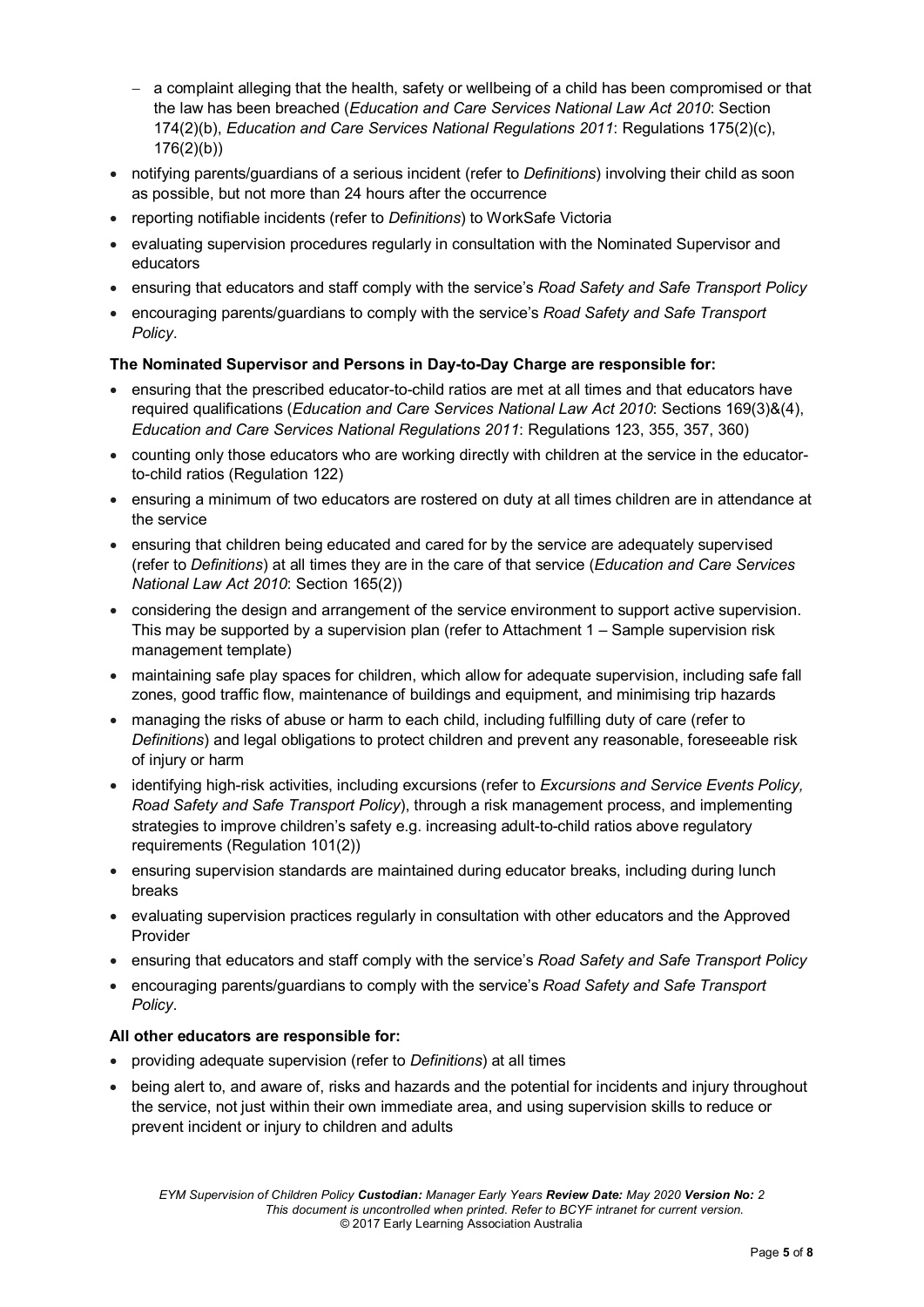- managing the risks of abuse or harm to each child, including fulfilling duty of care (refer to *Definitions*) and legal obligations to protect children and prevent any reasonable, foreseeable risk of injury or harm
- procedures to ensure that all children are accounted for, including by referring to attendance records (refer to *Definitions*) at various times throughout the day, both before and after outdoor activities
- adjusting supervision strategies to suit the service environment, educator skills, and age mix, dynamics and size of the group of children being supervised and the activities being undertaken
- maintaining a duty of care to children at all times (including when the child is on the premises but not signed into or signed out of the care of the service and the parent/guardian or person delivering or collecting the child is responsible for supervising that child)
- communicating with other educators regularly to ensure adequate supervision at all times
- informing parents/guardians, volunteers and students at the service about the *Supervision of Children Policy* and the ways that they can adhere to its procedures
- ensuring doors and gates are closed at all times to prevent children from leaving the service unaccompanied or from accessing unsupervised/unsafe areas of the service
- deciding when to interrupt and redirect children's play to ensure safety at all times
- identifying opportunities to support and extend children's learning while also recognising their need to play without adult intervention
- conducting daily safety checks of the environment to assess safety and to remove hazards
- arranging the environment (equipment, furniture and experiences) to ensure effective supervision while also allowing children to access quiet/private spaces
- providing direct and constant supervision when a child is near water (refer to *Water Safety Policy*) or near a road (refer to *Road Safety and Safe Transport Policy)*
- conducting a risk assessment prior to an excursion to identify risks to health, safety or wellbeing and specifying how these risks will be managed and minimised (refer to *Excursions and Service Events Policy*)
- notifying the Approved Provider in the event of a serious incident (refer to *Definitions*) occurring at the service or of a complaint being made alleging that the health, safety or wellbeing of a child has been compromised
- assisting the Approved Provider and the Nominated Supervisor to evaluate supervision practices regularly
- supervising children's daily departure from the service and being aware of the person who has authority to collect the child (refer to *Delivery and Collection of Children Policy*)
- complying with the service's *Road Safety and Safe Transport Policy*.

#### **Parents/guardians are responsible for:**

- ensuring educators are aware that their children have arrived at or departed from the service
- ensuring that doors and gates, including playground gates, are closed after entry or exit
- being aware of the movement of other children near gates and doors when entering or exiting the service
- enabling educators to supervise children at all times by making arrangements to speak with them outside program hours
- supervising their own children before signing them into the program and after they have signed them out of the program
- familiarising themselves with the service's *Road Safety and Safe Transport Policy*
- supervising other children in their care, including siblings, while attending or assisting at the service.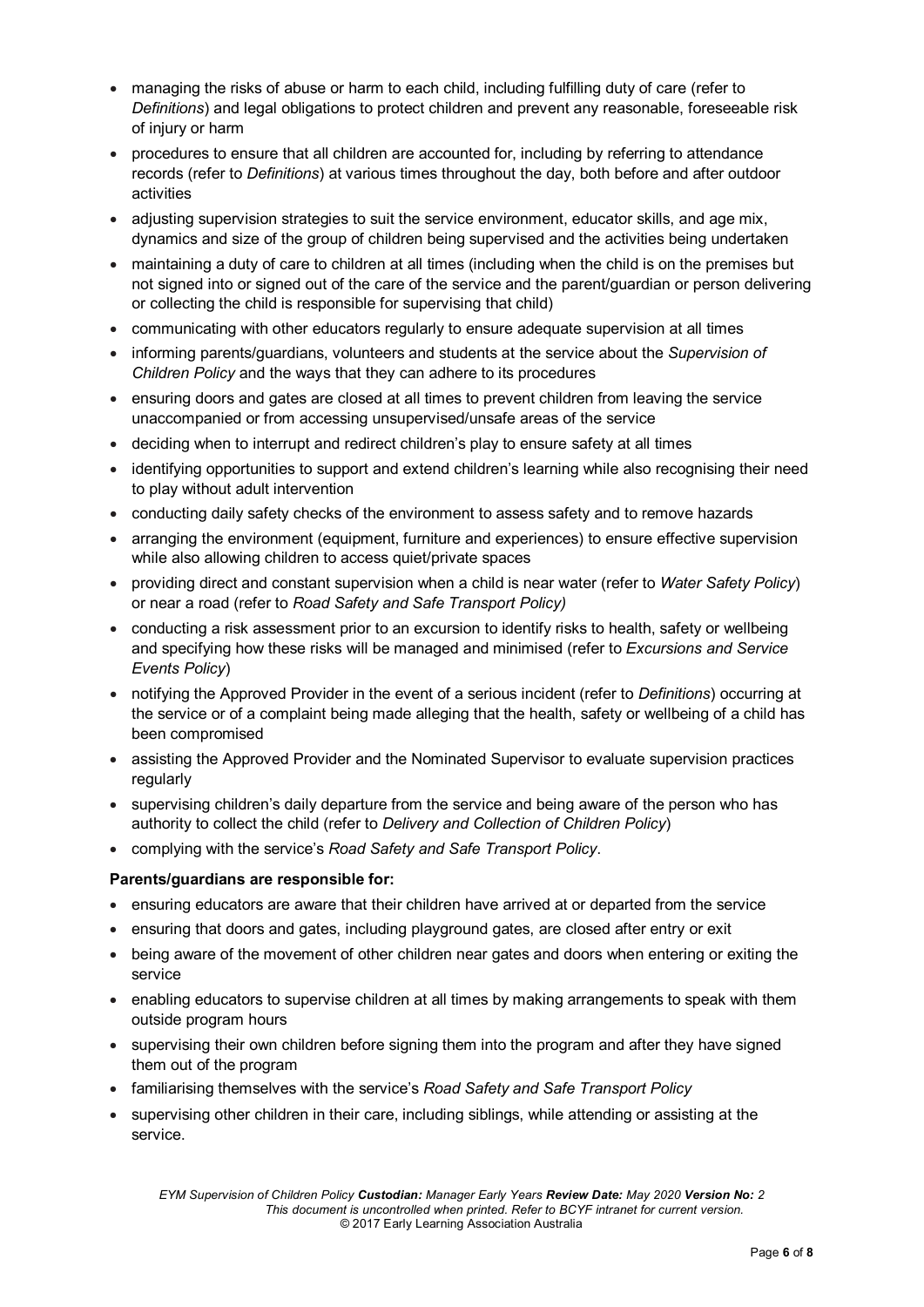**Volunteers and students, while at the service, are responsible for following this policy and its procedures.**

# **EVALUATION**

In order to assess whether the values and purposes of the policy have been achieved, the Approved Provider will:

- regularly seek feedback from everyone affected by the policy regarding its effectiveness
- record and monitor complaints and incidents in relation to the supervision of children and amend the policy and procedures as required
- keep the policy up to date with current legislation, research, policy and best practice
- revise the policy and procedures as part of the service's policy review cycle, or as required
- notify parents/guardians at least 14 days before making any changes to this policy or its procedures, unless a lesser period is necessary because of a risk.

# **ATTACHMENTS**

• Attachment 1: Supervision risk management template

# **AUTHORISATION/DOCUMENT HISTORY**

This policy was initially adopted by the Approved Provider of Glastonbury Community Services (now Barwon, Child Youth & Family) education and care services on 7 October 2013.

| <b>Version</b><br><b>Number</b> | <b>Approval Date</b>                      | <b>Approved By</b>                       | <b>Brief Description</b>                                                      |  |
|---------------------------------|-------------------------------------------|------------------------------------------|-------------------------------------------------------------------------------|--|
| V1                              | April 2016                                | Executive<br>Director Client<br>Services | Glastonbury Community Services policy reviewed and<br>reformatted under BCYF. |  |
| V2                              | May 2018                                  | Executive<br>Director Client<br>Services | Policy reviewed against the National Quality Framework                        |  |
| <b>Author</b>                   | Manager Early Years                       |                                          |                                                                               |  |
| <b>Reviewer</b>                 | <b>Executive Director Client Services</b> |                                          |                                                                               |  |

### **REVIEW DATE: MAY 2020**